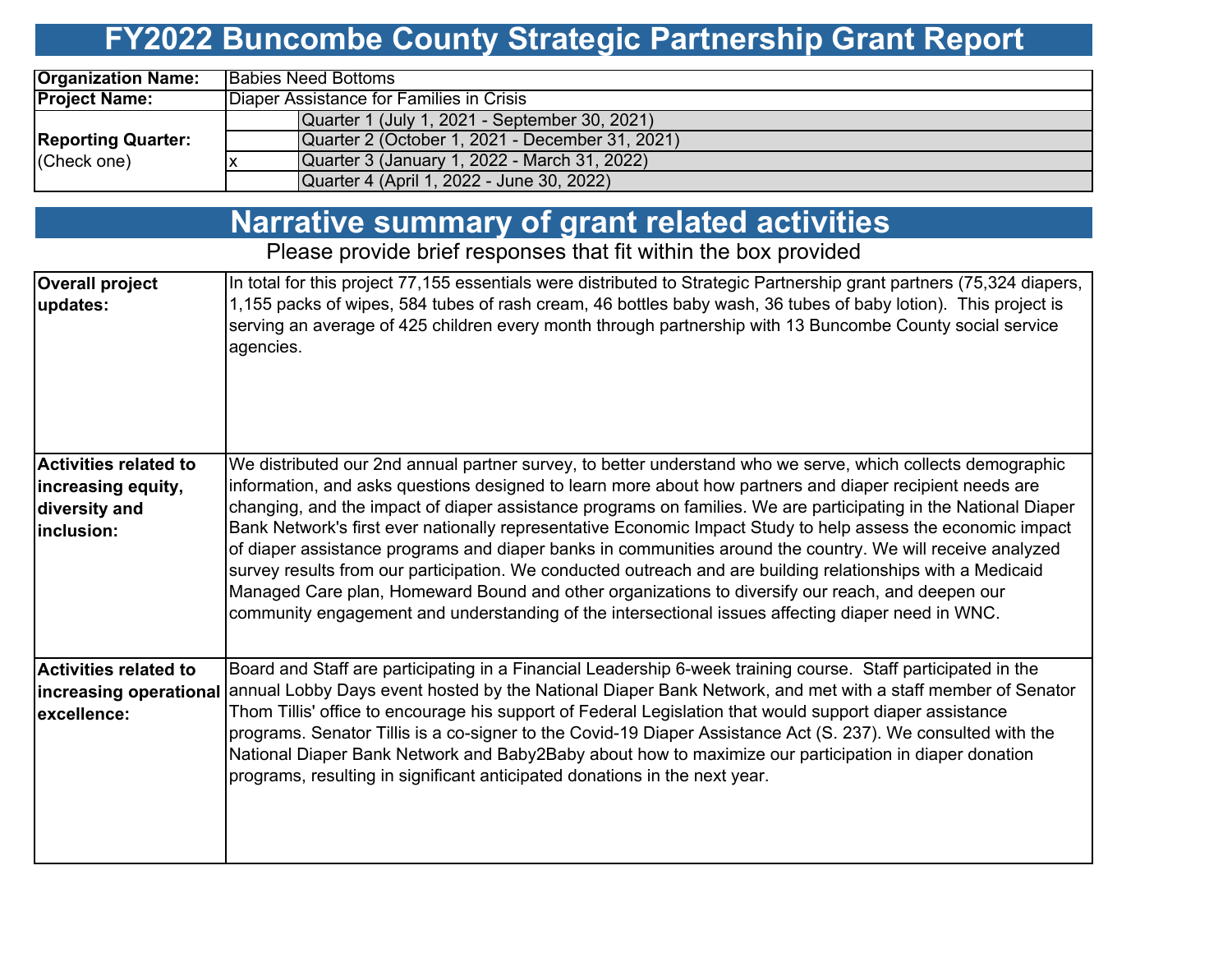# **FY2022 Buncombe County Strategic Partnership Grant Report**

| <b>Organization Name:</b> | <b>Babies Need Bottoms</b>                      |  |  |  |  |  |  |
|---------------------------|-------------------------------------------------|--|--|--|--|--|--|
| <b>Project Name:</b>      | Diaper Assistance for Families in Crisis        |  |  |  |  |  |  |
|                           | Quarter 1 (July 1, 2021 - September 30, 2021)   |  |  |  |  |  |  |
| <b>Reporting Quarter:</b> | Quarter 2 (October 1, 2021 - December 31, 2021) |  |  |  |  |  |  |
| (Check one)               | Quarter 3 (January 1, 2022 - March 31, 2022)    |  |  |  |  |  |  |
|                           | Quarter 4 (April 1, 2022 - June 30, 2022)       |  |  |  |  |  |  |

### **Progress toward annual goals**

|                                                  | Please only include new data for the specific quarter |           |           |            |           |                 |
|--------------------------------------------------|-------------------------------------------------------|-----------|-----------|------------|-----------|-----------------|
| <b>Measure</b>                                   | <b>Annual Goal</b>                                    | Quarter 1 | Quarter 2 | Quarter 3  | Quarter 4 | <b>Progress</b> |
| Number of diapers provided directly to           |                                                       |           |           |            |           |                 |
| families                                         | 29,540                                                | 9,939     | 4,440     | 16,624     |           | 31,003          |
| Percent of partners who report satisfaction      |                                                       |           |           |            |           |                 |
| with process metrics and positive program        |                                                       |           |           |            |           |                 |
| impact                                           | 80%                                                   |           |           | 100% / 85% |           | $0\%$           |
| Percent of individuals who report less           |                                                       |           |           |            |           |                 |
| stress/frustration and improved ability to pay   |                                                       |           |           |            |           |                 |
| Ifor other essentials in their lives to care for |                                                       |           |           |            |           |                 |
| their families                                   | 80%                                                   |           |           |            |           | 0%              |

#### **Comments:**

Number of diapers provided by grant represents the number of diapers grant funds purchased. In total for this quarter 25,175 total essentials were distributed to grant partners during Q3 (24,415 diapers, 600 packs of wipes, 150 tubes of rash cream). We conduded our Annual Partner Survey in Q2. 100% of partners reported being very satisifed with the diaper ordering process, 80% reported being very satisfied with the diaper pick up process and 95% reported being very satisified with our communication and responsiveness to their organization and needs. 85% of partners reported receiving our diapers helped them connect families to other resources. Recipient outcomes collection has now completed and we are analyzing the data - percentage will be available in Q4.